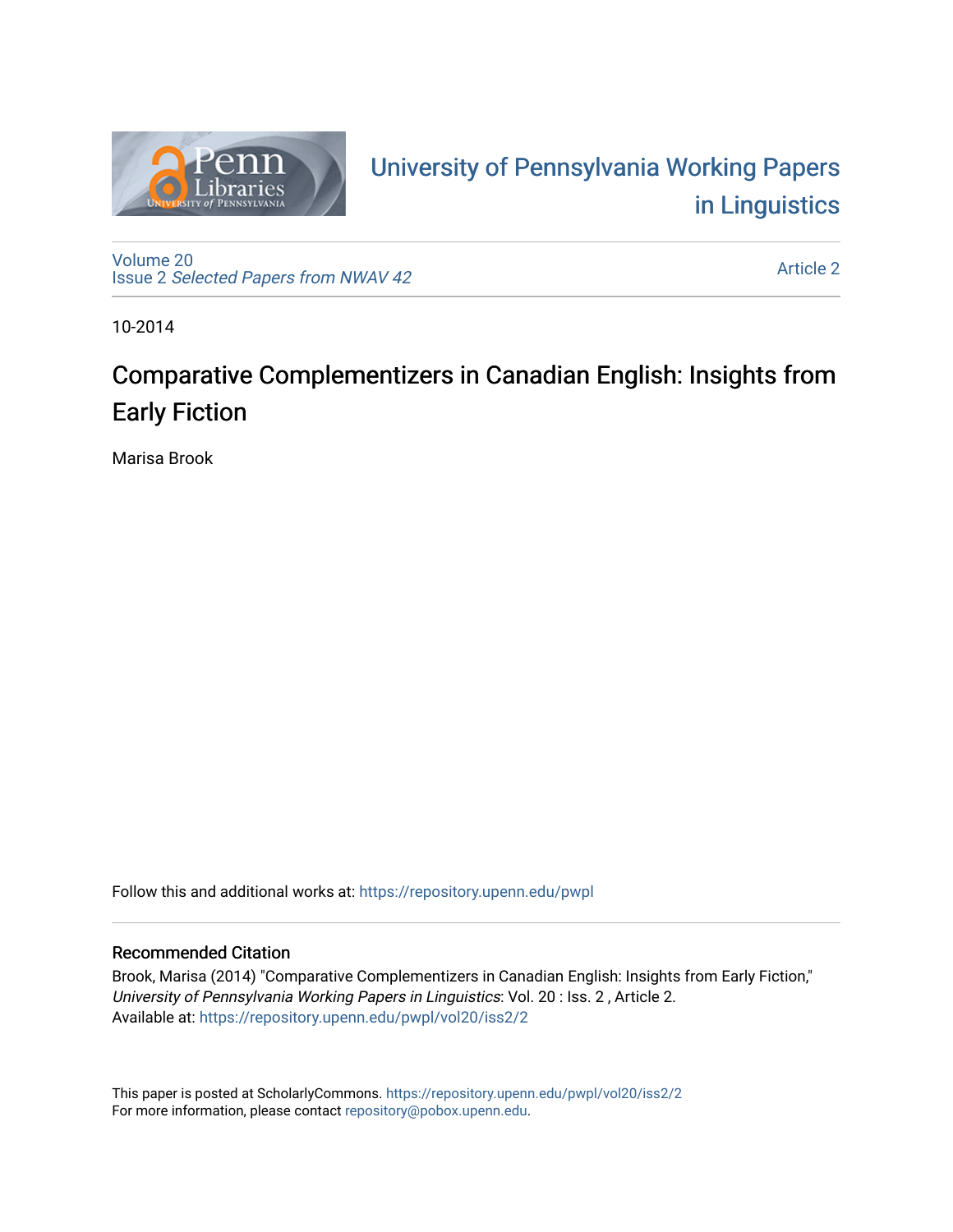## Comparative Complementizers in Canadian English: Insights from Early Fiction

## **Abstract**

There are five verbs in present-day English that indicate the apparentness of a subsequent finite subordinate clause: seem, appear, look, sound, and feel. These verbs can be linked to the lower clause by one of five comparative complementizers: as if, as though, like, that, and null. Although like is the newest of these variants (López-Couso and Méndez-Naya 2012:177), it is overwhelmingly the predominant one in vernacular Canadian English and as if and as though have become negligible (López-Couso and Méndez-Naya 2012:185). I investigate this rapid lexical replacement with the use of two corpora: the Toronto English Archive (Tagliamonte 2003-2006) and an earlier collection of Canadian writing, drawn from Project Gutenberg Canada, primarily representing the decades between 1860 and 1930. The Toronto data shows a change in apparent time whereby like is overtaking the two remaining variants, that and null. In the earlier written materials, there are only 18 tokens of like, but all of these are in fictional dialogue written to come across as nonstandard; this suggests that like was known as a highly colloquial comparative complementizer until it started catching on across registers. The literality of the subordinate clause proves to be a key aspect of the change: in the earlier material, as if and as though are more likely with fully metaphorical subordinate clauses, that and null more often introduce the concrete ones, and like does not exhibit a clear preference. This semantic conditioning is stable over real time between 1860 and 1930, implying that one advantage that like has had over its moribund competitors is its versatility as far as literality is concerned.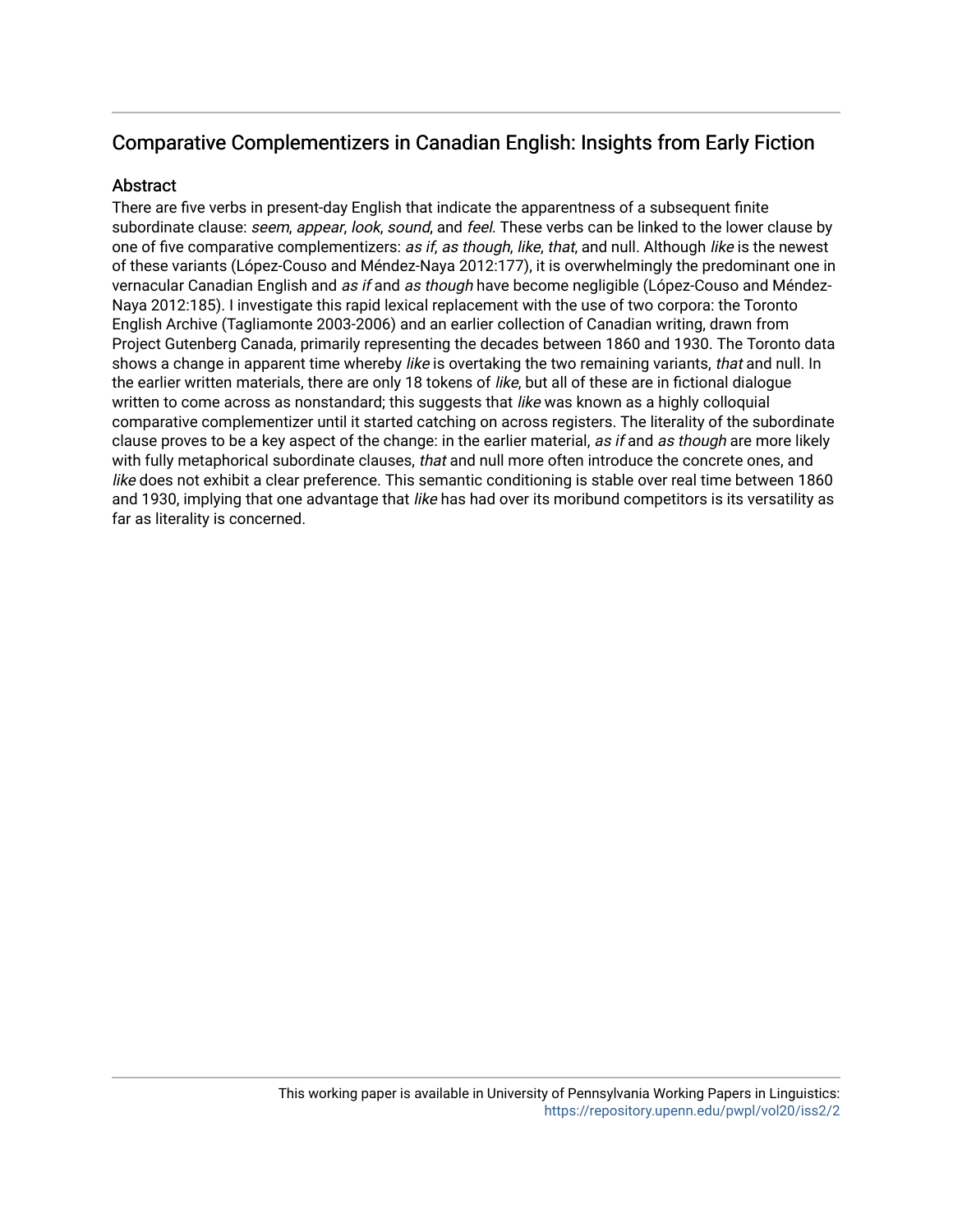### **Comparative Complementizers in Canadian English: Insights from Early Fiction**

Marisa Brook\*

#### **1 Introduction**

Present-day English has a handful of verbs that denote apparentness. Five of these, referred to here as OSTENSIBILITY VERBS, <sup>1</sup> are capable of taking a finite complement clause: *seem*, *appear*, *look*, *sound*, and *feel*. The subordinators that link these verbs to the complement clauses are known as COMPARATIVE COMPLEMENTIZERS (Rooryck 2000:48, López-Couso and Méndez-Naya 2012), and in North American dialects, the variants are *as if*, *as though*, *like*, *that*, and a null form:

(1) It seems (as if/as though/like/that/Ø) there is a problem with the software.

*Like* is so prevalent in this context in vernacular Canadian English that *as if* and *as though* are negligible (López-Couso and Méndez-Naya 2012:185). This is intriguing given that *like* is the newest variant (2012:177) and that as late as the mid-1980s, the use of *like* in this context was "often regarded as nonstandard" (Quirk et al. 1985:1175).

The present study investigates the abrupt rise of the comparative complementizer *like* in Canadian English. It employs both the Toronto English Archive (TEA) (Tagliamonte 2003–2006, Tagliamonte 2006a) and a corpus of texts written by Canadians in the  $19<sup>th</sup>$  and early  $20<sup>th</sup>$  centuries, Early Canadian Writings (ECW) (Brook 2011), to probe how *like* took hold in this context, and to examine the roles that have been played by *that* and Ø in this change.

#### **2 Background**

The (ostensibility verb) + (comparative complementizer) paradigm is dichotomous in terms of the historical origins of its verbs. *Seem* and *appear* in this context are related to their basic copular forms (Quirk et al. 1985:1174). Their earliest attestations with finite complement clauses in the Oxford English Dictionary (OED) are from the 13<sup>th</sup> and 14<sup>th</sup> centuries. Meanwhile, *look*, *sound*, and *feel* are sensory verbs (Quirk et al. 1985:203) used metaphorically, and in the OED they are not found in this function until the  $17<sup>th</sup>$  and  $18<sup>th</sup>$  centuries.

Table 1 shows that there are still idiosyncrasies in present-day English in terms of which comparative complementizers combine with which verbs. From a syntactic point of view, *seem*, *appear*, *look*, and *sound* in this context are all COPY-RAISING VERBS (Rogers 1974); they are capable of taking either an expletive *it* as matrix subject, or a full NP that is 'copied' from a position within the subordinate clause, leaving behind a coindexed pronoun. However, only *as if*, *as though*, and *like* allow copy-raising to occur (Potsdam and Runner 2001:465–466). *That* and Ø block it, prohibiting a lower NP from being copied upwards into the matrix subject position. For instance:

- (2) a. It seems (as if/as though/like/that/Ø) the boys are sick today.
	- b. The boys<sub>i</sub> seem (as if/as though/like) they<sub>i</sub> are sick today.
	- c. \*The boys<sub>i</sub> seem (that/ $\emptyset$ ) they<sub>i</sub> are sick today.

 <sup>\*</sup>For their guidance, assistance, and suggestions, I am indebted to Sali Tagliamonte, Naomi Nagy, Bridget Jankowski, Aaron Dinkin, Alexandra D'Arcy, J. K. Chambers, Bronwyn Bjorkman, Derek Denis, Matt Hunt Gardner, my audiences at NWAV 42 (2013) and Change and Variation in Canada 5 (2011), and the University of Toronto Language Variation and Change Research Group. The spoken data in this study are drawn from the Toronto English Archive, funded by the Social Sciences and Humanities Research Council of Canada (Tagliamonte 2003-2006, Tagliamonte 2006a), grant #710-2003-0005. <sup>1</sup>

Bender and Flickinger (1999:5) call these "verbs of perception", while Quirk et al. (1985:1175) exclude *seem* and *appear* from that label and informally refer to a relatively large set as "verbs of 'seeming'". For the sake of clarity, I avoid both of these terms.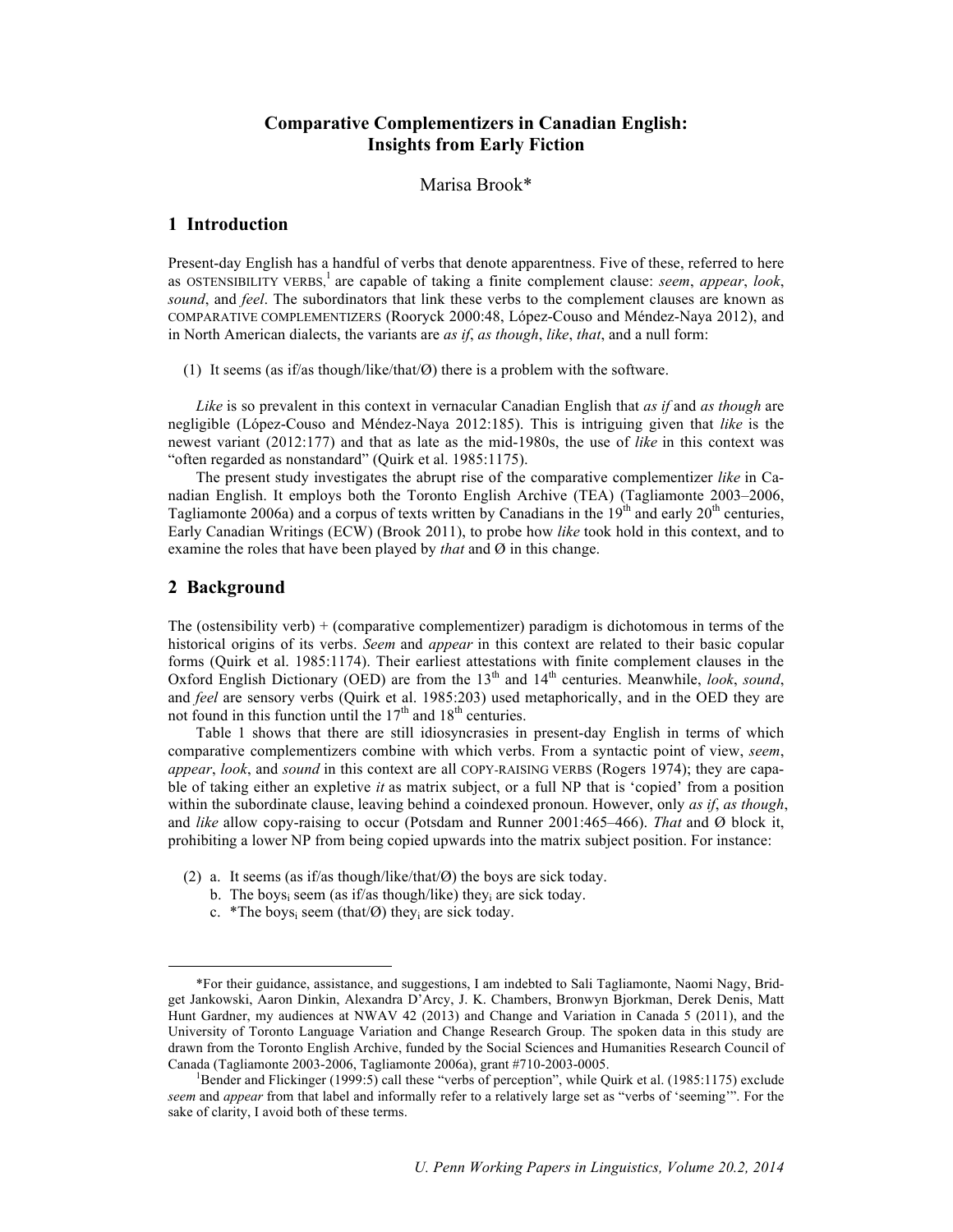|             | like | as if       | as though               | that                   |  |  |
|-------------|------|-------------|-------------------------|------------------------|--|--|
| seem        |      |             |                         | expletive subject only |  |  |
| appear      |      |             |                         |                        |  |  |
| <i>look</i> |      | grammatical |                         |                        |  |  |
| sound       |      |             | ungrammatical           |                        |  |  |
| feel        |      |             | animate NP subject only |                        |  |  |

Table 1: Potential combinations of ostensibility verbs and comparative complementizers.

*Seem* and *appear* therefore combine with *that* and Ø only when the matrix subject is an expletive; these two complementizers do not permit full NPs in the matrix subject position. This is one of three restrictions on the distribution of *that*/Ø as comparative complementizers. Another one is the fact that *look* and *sound* strongly resist *that* and Ø, appearing with it only extremely infrequently even when there is no copy-raising taking place (Huddleston and Pullum 2002:962, López-Couso and Méndez-Naya 2012:187):

(3) ?It looks (that/Ø) something weird happened to the water.

The third restriction is that *feel* can take *that* and Ø only when the matrix subject is animate. *Feel* does not always introduce a subordinate clause with a copy-raised element; its ability to refer to the thoughts of a person in matrix subject position (or, in other words, to assign a theta-role of experiencer to its subject) means that the content-clause need not contain a coreferential nominal:

(4) She feels (as if/as though/like/that/Ø) things are getting better.

However, *feel* can acting as a copy-raising verb when the matrix subject is not an experiencer. In this case, as with *seem* and *appear*, *that* and Ø are disallowed when there is copy-raising:

- (5) a. It feels (as if/as though/like) the situation is becoming more complicated.
	- b. The situation<sub>i</sub> feels (as if/as though/like) it<sub>i</sub> is becoming more complicated.
	- c. \*The situation, feels (that/ $\emptyset$ ) it, is becoming more complicated.

In spite of these differences when it comes to history and syntactic properties, the comparative complementizers *that* and Ø can substitute for *as if*, *as though*, or *like* where possible "without any perceptible change of meaning" (Huddleston and Pullum 2002:9), fulfilling the classic criterion for being part of the same variable context in variationist sociolinguistic study.

#### **3 Methodology**

The spoken data in the present study are drawn from the Toronto English Archive (TEA) (Tagliamonte 2003–2006, Tagliamonte 2006a), a corpus of sociolinguistic interviews with 160 speakers native to the Toronto area between the ages of nine and 92. The TEA encompasses 350 hours of recordings and amounts to approximately 1.5 million transcribed words.

The earlier written data (Early Canadian Writings or ECW) (Brook 2011) is compiled from public-domain texts produced between 1830 and 1960, made available in digital form by Project Gutenberg Canada (http://www.gutenberg.ca). To be included, authors needed to have been native speakers of Canadian English, writing alone, who either were born in Canada or moved to Canada before the age of seven and stayed, since according to Chambers (2009:106), "someone coming to a dialect region under the age of 7 will master the dialect like a native".

In order to function as a real-time corpus, the written material needed to be drawn solely from writers in middle age (Bridget Jankowski, p.c., June 19, 2011); only works written when these authors were between the ages of thirty and sixty were included. Poetry and children's books were excluded due to the high chance that the language used within them was different in register.

With these constraints on the total output of Project Gutenberg Canada (as of June 2011), the number of discrete works in the ECW corpus comes to 185. The texts are a mix of fiction and nonfiction, with a total word-count of about 13 million.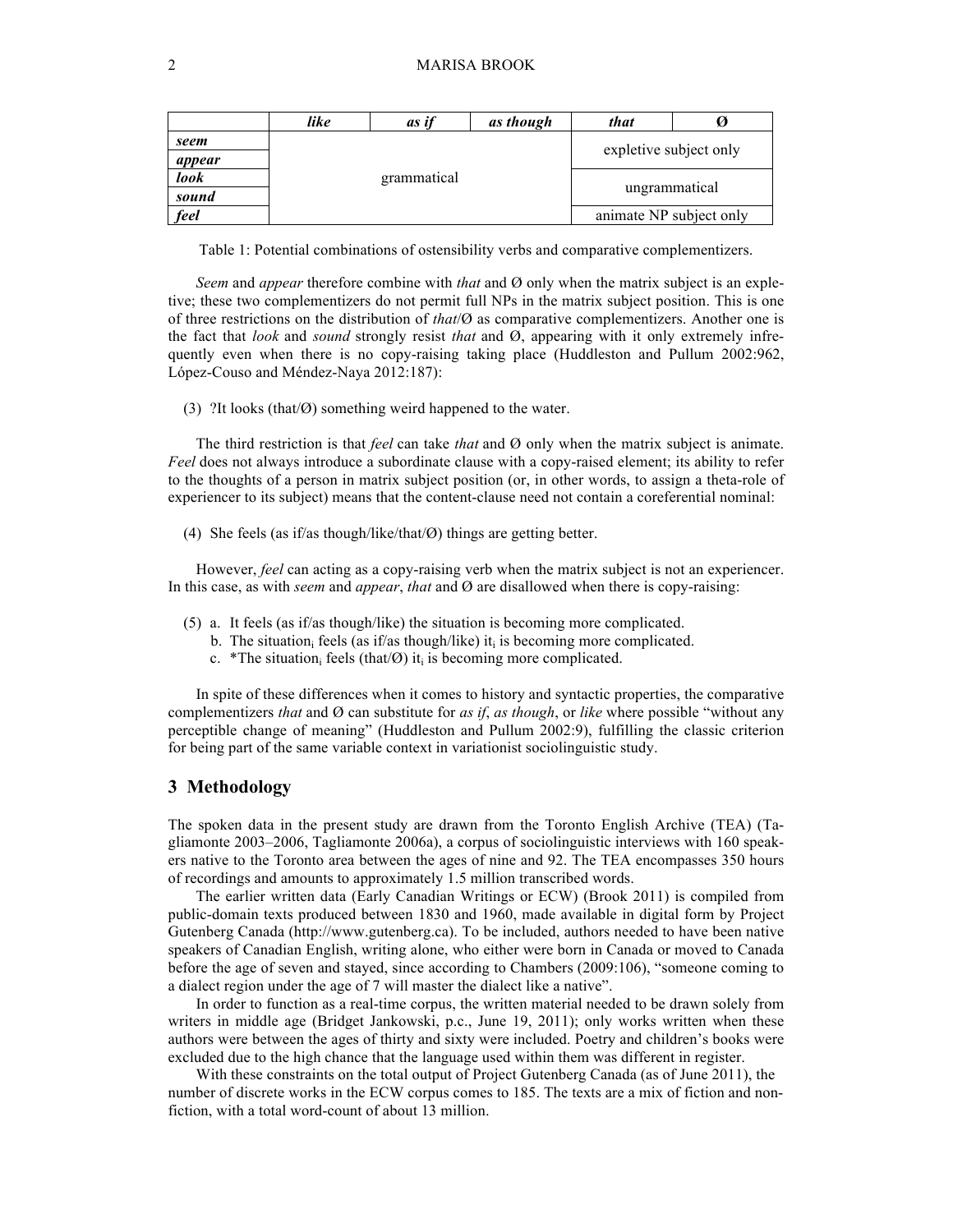I extracted every instance of an ostensibility verb immediately followed by both a comparative complementizer and at least most of a finite subordinate clause. Sentences with negative polarity and interrogative contexts were excluded since it was not clear that these would be conducive to the same distribution of variants. Intervening material (e.g., 'it seems to me that') was left out on the same basis. Parentheticals (e.g., 'She knows what she's doing, seems like') are excluded since they allow only Ø and *like*. Other syntactically exotic structures (passivized 'feel', ostensibility verbs inside relative clauses, quotatives, etc.) are set aside for similar reasons.

I hypothesize that testing for the correlation of these forms with speaker age (TEA) and with date of publication (ECW) will uncover signs of the change towards *like*. There ought to be a sexeffect in the TEA whereby women favor the incoming form, as per Labov (2001:501). The ECW materials can be expected to predate most of the shift since they are much older (primarily representing the decades between 1860 and 1930) and since written materials tend to lag behind speech in terms of changes-in-progress in the first place (e.g., Pintzuk 2003:525). That said, I hypothesize that the very first signs of the emergence of *like* may well be visible in the ECW.

In both corpora, the choice of ostensibility verb is predicted to have an effect on the distribution of the comparative complementizers since the verbs act divergently, as discussed above.

Another potentially relevant constraint in both corpora is the level of metaphoricality of the subordinate clause. The clause can be fully metaphorical (6a), or indisputably concrete and literal (6c); it can also be ambiguous (6b):

- (6) a. I feel as though I could eat a boiled alligator this moment. (May Agnes Fleming, *Magdalen's Vow*, fiction, 1871)
	- b. [He] looked as though he might have fallen over a precipice. (James De Mille, *Lost in the Fog*, fiction, 1871)
	- c. It looked as if a real Manitoba blizzard was setting in. (Nellie L. McClung, *The Black Creek Stopping-House*, fiction, 1912)

The distinction can be made more apparent by substituting a phrase that explicitly refers to opinion for the ostensibility verb and complementizer. Examples in which the subordinate clause is metaphorical emerge fairly nonsensical in context:

- (7) a. #[I suspect that] I could eat a boiled alligator this moment.
	- b. ?[My opinion was that] he might have fallen over a precipice.
	- c. [The impression we got was that] a real Manitoba blizzard was setting in.

Two hypotheses emerge from this constraint: one, that *as if* and *as though* would initially exhibit a preference for metaphoricality in the earliest ECW data, while *that* and Ø would be favored for concrete clauses; and two, that over time all four variants would be subject to the process of semantic bleaching that tends to accompany the later stages of grammaticalization (Hopper and Traugott 2003:94–98), resulting in the loss of this semantic constraint and paving the way for *like*  to introduce subordinate clauses of all sorts.

#### **4 Results and Discussion**

#### **4.1 Toronto English Archive: Distributional**

Figure 1 shows that *like* is indeed the dominant variant in Toronto English. As noted by López-Couso and Méndez-Naya (2012:185), *as though* is unattested in this context in the TEA, and *as if*  is found only a handful of times. *That* and Ø remain in use, but at low frequencies. *Like* represents just under 80% of the Toronto tokens, suggesting that the system is nearing saturation.

Testing the apparent-time trajectories, as seen in Figure 2, reveals that *like* has been gaining ground at the expense of both *that* and Ø.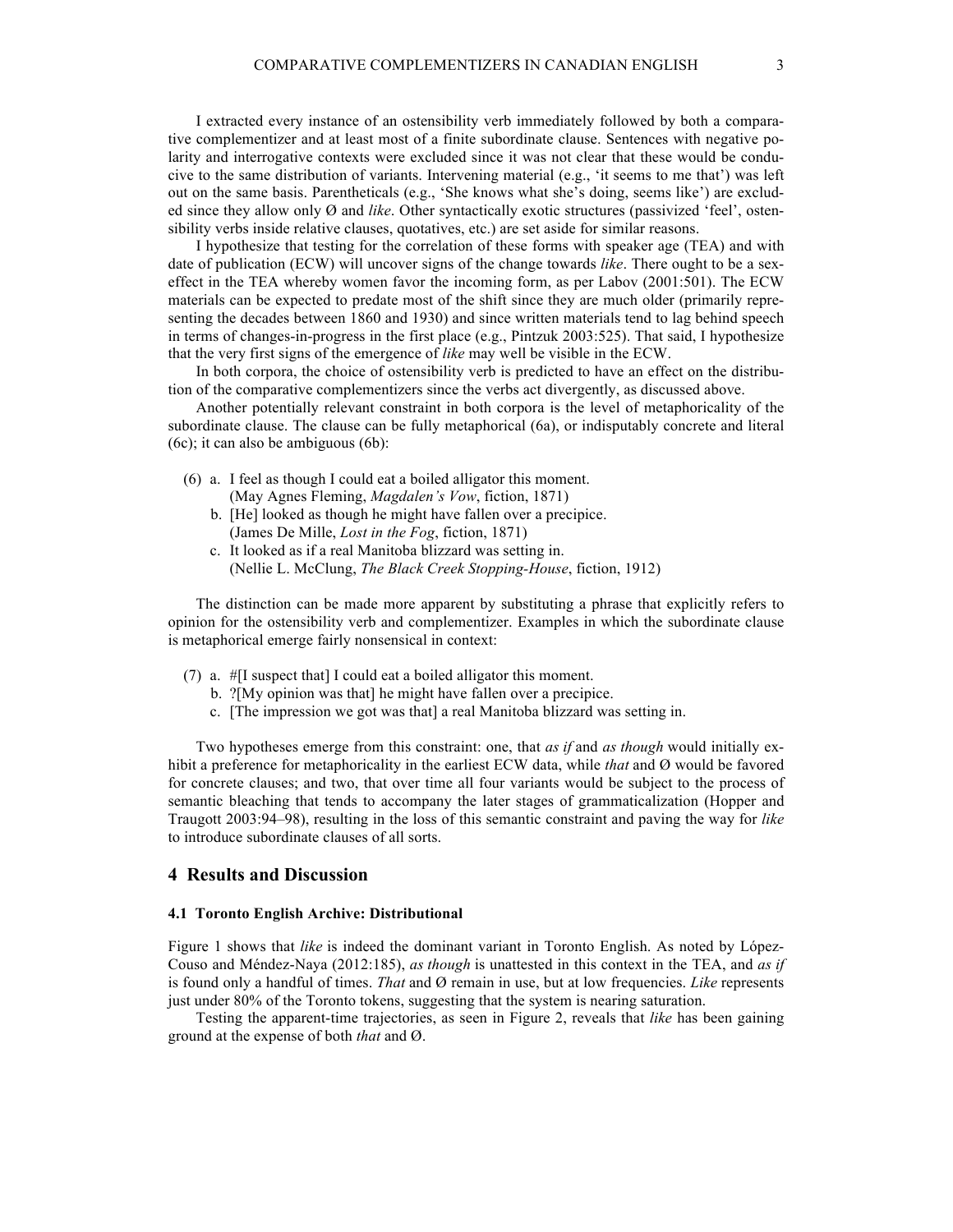

Figure 1: Distribution of comparative complementizers in the Toronto English Archive ( $n = 486$ ).



Figure 2: *Like*, *that*, and Ø in the TEA in apparent time ( $n = 414$ ).

The TEA age-cohort that has the greatest proportion of speakers who use this construction at least once is the 20- to 29-year-old set, as Figure 3 shows. Notably, the effect is driven by the women in this age-group: there are 24 female speakers in the corpus between the ages of 20 and 29, and all but two of them (91.7%) use this pattern at least once. Similarly, Figure 4 shows that there is an inverse relationship between speaker age and the number of times this construction is relied on: every speaker who uses it nine times or more is 20 years old or younger.

To summarize: more younger than older speakers use the (ostensibility verb) + (comparative complementizer) structure; when they do, they tend to use it more often; and for the younger speakers, *like* is by far the variant of choice.

These results are analogous to the findings of Tagliamonte and Denis (2010) for general extenders (GEs) in Toronto in two ways: it is the young adults who are using GEs the most frequently (2010:349), and within the confines of the structure there is a case of lexical replacement occurring (2010:362), namely *stuff* usurping *things*.

It is possible that the increased usage of the (ostensibility verb)  $+$  (comparative complementizer) structures among younger speakers reflects a newly increased range of discourse-pragmatic functions. Along these lines, López-Couso and Méndez-Naya (2010) argue that *seems like*, *looks like*, and *sounds like* are becoming grammaticalized as invariant epistemic markers. Speakers under the age of 30 in the TEA do occasionally use these structures simply to put distance between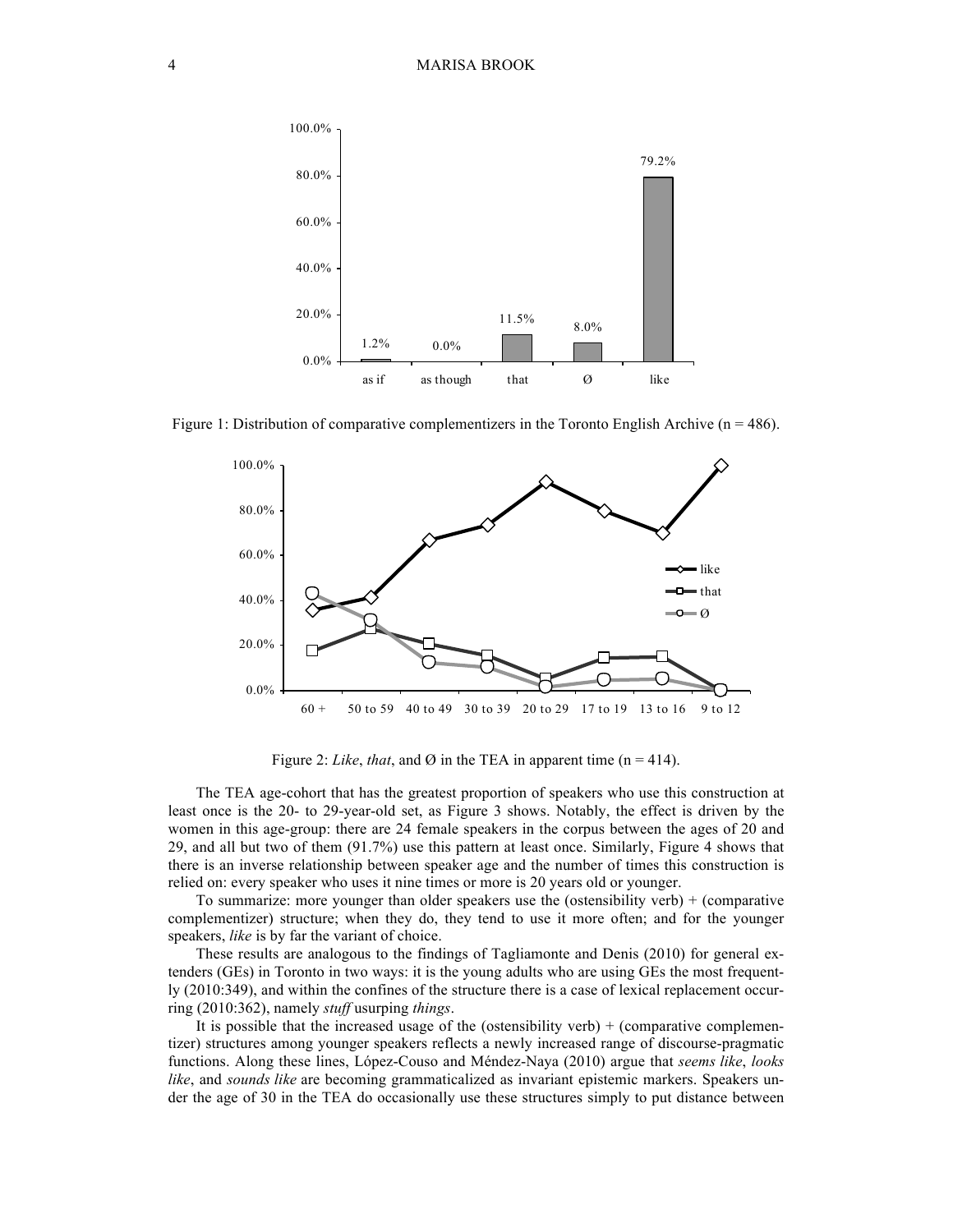themselves and their own statements, even if factual and/or pertaining entirely to their own lives:

- (8) a. It seems like I was doing a lot of Internet writing. (TEA, Narissa Wold, female, 27 years old)
	- b. It seems like after I finish my Ph.D., I'll probably stick to music. (TEA, Richard Gruensten, male, 27 years old)



Figure 3: Proportion of speakers within each age-cohort in the Toronto English Archive who use the (ostensibility verb) + (comparative complementizer) construction at least once.



Figure 4: Each speaker who uses the construction at least once, according to age (X) and number of tokens used (Y).

An alternative explanation would be that hesitancy in and of itself is subject to age-grading in the TEA. Ostensibility verbs are just one of several strategies that younger speakers use for the sake of hedging and disclaimers:

(9) I haven't been to Thailand, I haven't traveled anywhere but like, I'm just saying, it seems that everybody always kind-of makes an effort to relate stuff back to English versus like you might not be able to go somewhere always and be able to have someone translate it to German or, or like Chinese for you all the time. Right? (TEA, Brent Kim, male, 21 years old)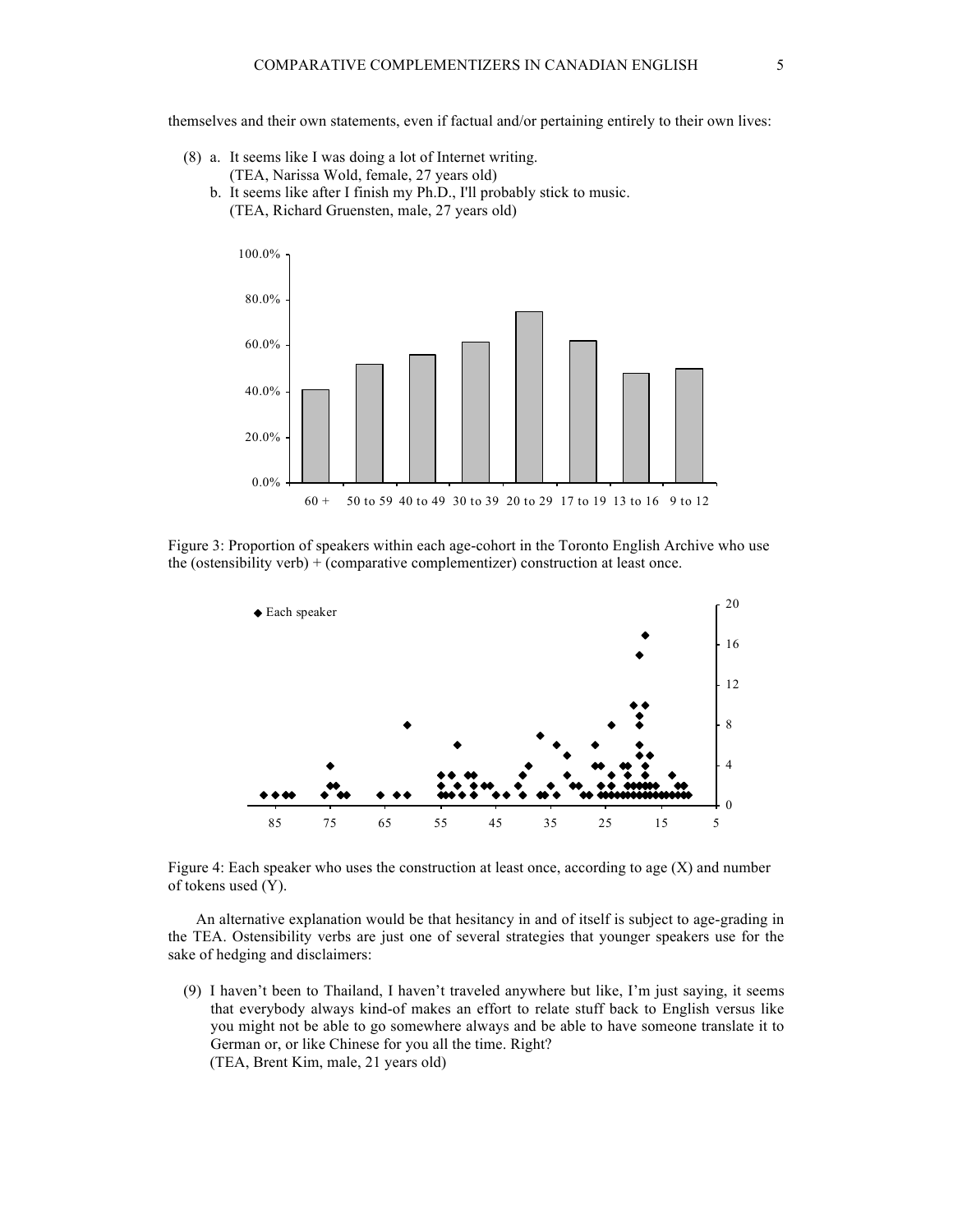#### **4.2 Early Canadian Writings: Distributional**

As Figure 5 shows, all four of the comparative complementizers aside from *like* are wellestablished in the ECW. *Like* is rare but not unattested  $(n = 18)^2$ .



Figure 5: Distribution of comparative complementizers in the ECW ( $n = 3215$ ).





The apparently erratic nature of the complementizers in the pre-1890 section of the corpus can be attributed to differences in the material available for each decade. The texts from the 1870s are only twelve in number and all fiction (which could be expected to contain more metaphors and thus more *as if* and *as though*); the ones from the 1880s, eleven in total and mostly nonfiction (bound to have more *that* as a result of the author laying out concrete inferences and conclusions). The stability of the complementizer distributions starting in 1890 reflects the greater amount of data and better balance in terms of genre thereafter.

As rare as the comparative complementizer *like* is in this corpus, there are two ways in which

 <sup>2</sup> <sup>2</sup>There are also three tokens of the apparent hybrid *like as if*. While these will not be considered further here, they are intriguing in that they suggest a possible intermediate form in the shift towards the adoption of *like* in Canadian English.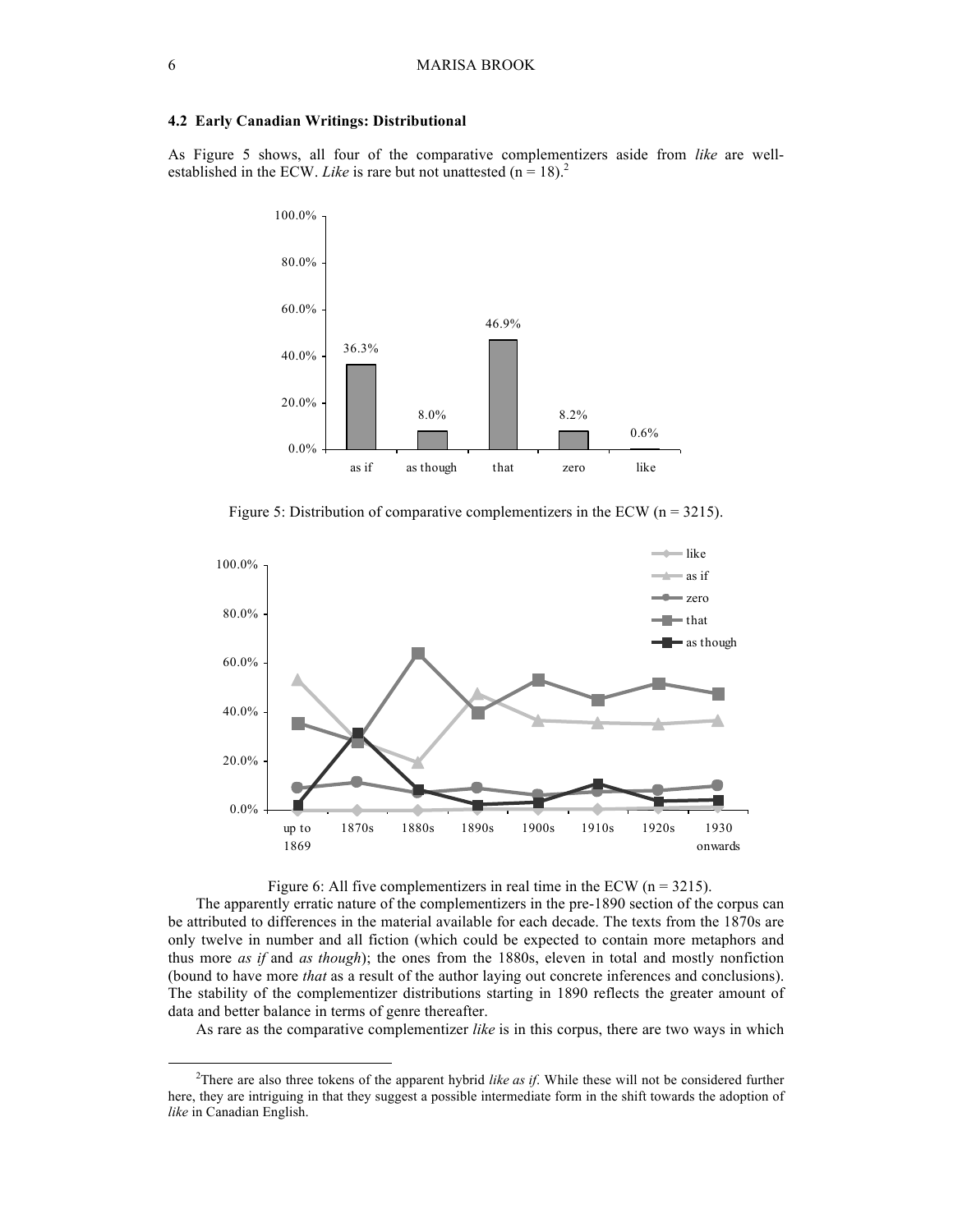its behavior is telling. One is its real-time distribution: *like* is unattested in this corpus before 1896, but after the 1890s, its proportion begins creeping upwards, as Table 2 shows. It is possible that this is the very beginning of the S-curve — or at least of its echo in written media.

| <b>Decade</b> | up to<br>869             | 870s                     | 880s                     | !890s                        | 900s    | 1910s   | 1920s  | 1930<br>onwards |
|---------------|--------------------------|--------------------------|--------------------------|------------------------------|---------|---------|--------|-----------------|
| $\%$ like     | $\overline{\phantom{a}}$ | $\overline{\phantom{a}}$ | $\overline{\phantom{0}}$ | $7\%$<br>$\mathsf{U}_{\tau}$ | $0.5\%$ | $0.5\%$ | $.0\%$ | $.4\%$          |

Table 2: *Like* as a proportion of comparative complementizers in ECW, split by decade.

The specific tokens of *like* share several properties. Not only are they all from fiction, but all 18 come from the speech of characters. Many of the examples of the dialogue that *like* appears in are deliberately written to come across as highly colloquial; some of these contain a veritable cornucopia of nonstandard variants across an assortment of variables:

- (10) a. Seems like I jest couldn't live without ye.
	- (Charles G. D. Roberts, *Earth's Enigmas*, fiction, 1896)
	- b. Nellie, who's yer yaller friend over there by the windy, which looks like he'd like to make sassage-meat o' my head?
	- (Charles G. D. Roberts, *Earth's Enigmas*, fiction, 1896)
	- c. "Bon, dat's fuss rate," said Baptiste. "Seems lak dat's make me eat more better for sure." (Ralph Connor, *Black Rock*, fiction, 1898)
	- d. I ain't superstitious, but it looks like luck meant you to have another chance, don't it? (Frank Packard, *The Adventures of Jimmie* Dale, fiction, 1917)

This speaks to *like* having been known to speakers of Canadian English from the 1890s onwards. However, it appears to have been considered nonstandard enough that for the entire period covered by ECW (approximately 1830 to 1960), it is found in prose only when authors are very intentionally attempting to employ offbeat dialectical speech in dialogue.

#### **4.3 Metaphoricality of the Subordinate Clause**

I turn now to the question of the semantic mechanisms that I hypothesized would underlie this shift. As Figure 7 shows, in accordance with the first hypothesis, that *as if* and *as though* become increasingly likely with a higher level of metaphoricality in the subordinate clause, while *that* and Ø are the opposite:



Figure 7: Comparative complementizers in ECW according to the level of metaphoricality (i.e., non-literality) of the subordinate clauses ( $n = 3215$ ).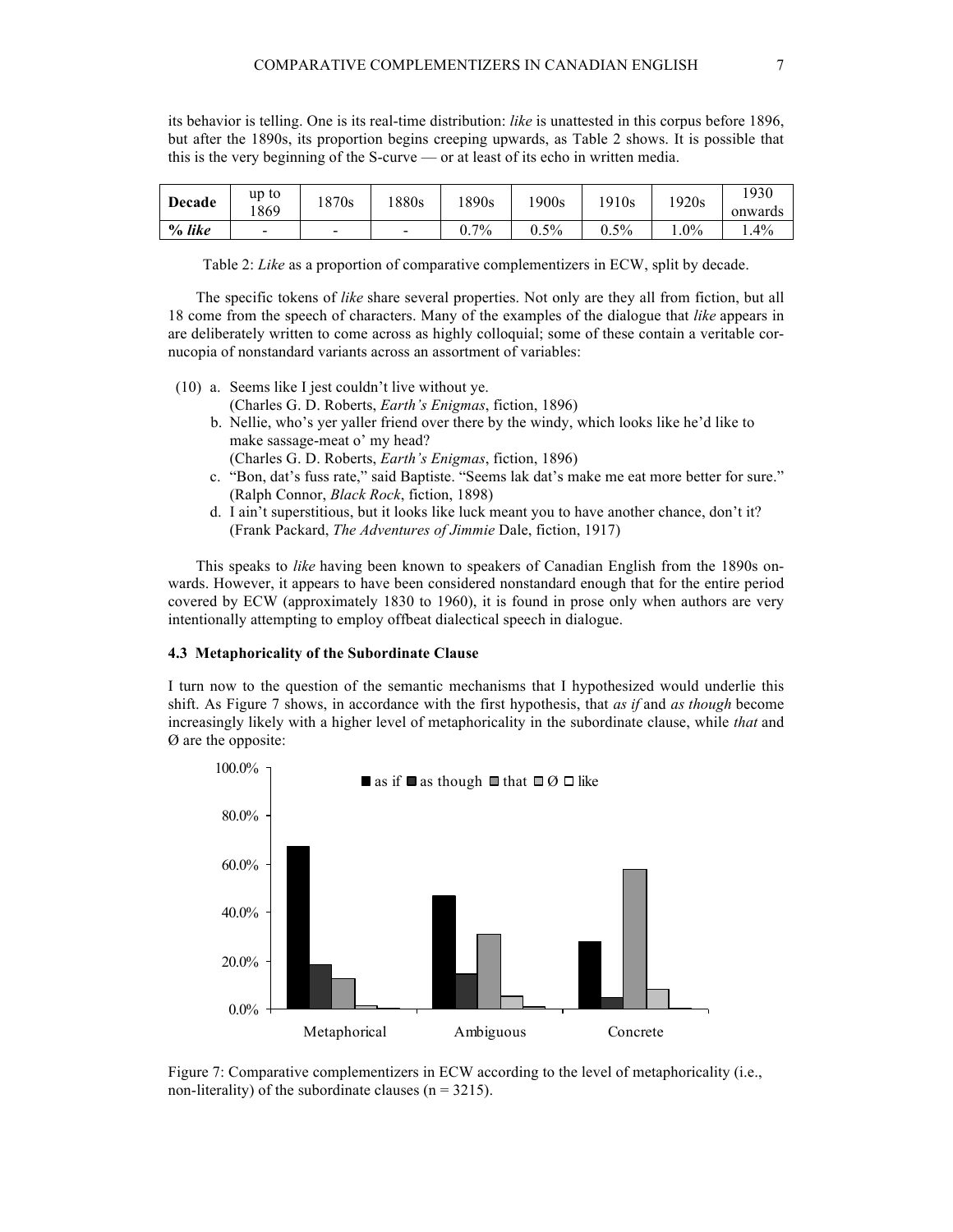#### 8 MARISA BROOK

However, in contrast to the second prediction, the semantic preferences of the four older complementizers do not neutralize towards the end of the interval covered by the ECW. Their semantic preferences are all stable in real time; as Figure 8 shows, the surviving variants *that* and Ø even show similar patterning in the TEA data from the early  $21<sup>st</sup>$  century, disregarding the fact that the system has been flooded with *like*:



Figure 8: Comparative complementizers in TEA according to the level of metaphoricality (i.e., non-literality) of the subordinate clauses ( $n = 480$ ).

This result thus demonstrates that *like* could not have been ushered in by leveling of this constraint. If anything, *like* could have been able to catch on amid this competition because — uniquely — it is *not* sensitive to the literality of the subordinate clause. Evidence from this comes from the fact that the tokens of *like* divide into their semantic functions in very similar ways between the two corpora. In other words, semantically speaking, *like* was used largely the same way by fictional characters between 1896 and 1931 as it later was by nonfictional Toronto residents in the early  $21<sup>st</sup>$  century, in spite of the differences in time, in medium, and in token-count. Figure 9 shows this parallel:



Figure 9: Tokens of *like* in the ECW (n = 18, spanning 1896 to 1931) and in the TEA (n = 385, 2002 to 2007) divided into three levels of literality of subordinate clause.

#### **4.4 Toronto English Archive: Multivariate**

In order to test for the simultaneous effect of these factors on the new variant *like*, a multivariate analysis was performed with Goldvarb X (Sankoff et al. 2005) for applications of *like* in Toronto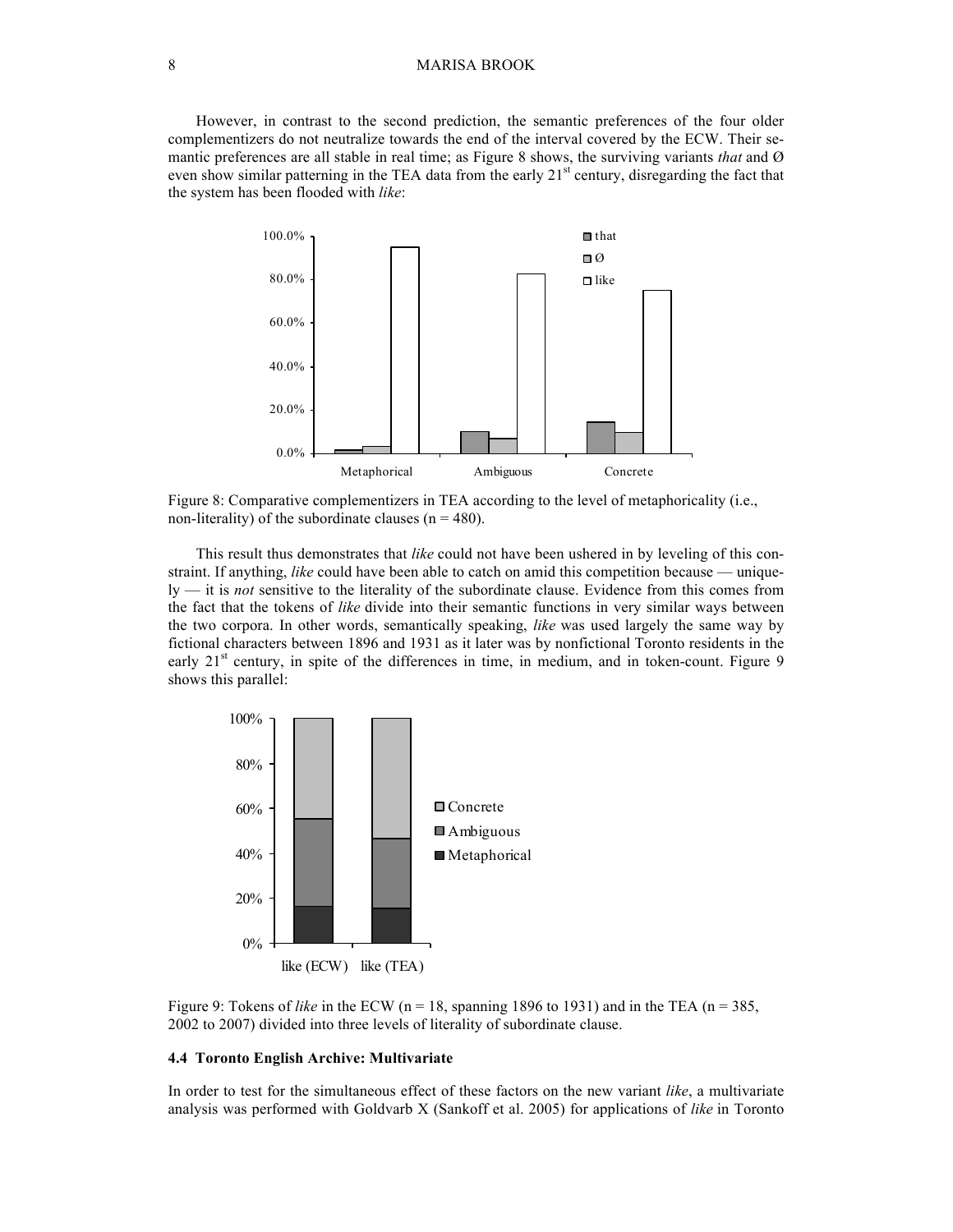| Corrected mean                        |               |               | 0.79       |
|---------------------------------------|---------------|---------------|------------|
| Log likelihood                        |               |               | $-193.404$ |
| <b>Total N</b>                        |               |               | 486        |
|                                       | Factor-weight | $\frac{0}{0}$ | N          |
| Age                                   |               |               |            |
| 17 to 29                              | 0.67          | 86.6%         | 226/261    |
| Under 17                              | 0.33          | 82.4%         | 28/34      |
| 30 to 59                              | 0.27          | 61.5%         | 56/91      |
| 60 and older                          | 0.09          | 35.7%         | 10/28      |
| Range                                 | 58            |               |            |
| Metaphoricality of subordinate clause |               |               |            |
| Metaphorical                          | 0.86          | 95.2%         | 60/63      |
| Ambiguous                             | 0.54          | 81.1%         | 120/148    |
| Concrete                              | 0.38          | 74.5%         | 205/275    |
| Range                                 | 48            |               |            |
| Lexical verb $3$                      |               |               |            |
| seem                                  | 0.61          | 77.1%         | 74/96      |
| feel                                  | 0.46          | 72.0%         | 195/271    |
| Range                                 | 15            |               |            |
| <b>Sex</b>                            |               |               |            |
| Female                                | [0.50]        | 79.9%         | 247/309    |
| Male                                  | [0.50]        | 77.8%         | 137/176    |

incorporating lexical verb, metaphoricality, age, and sex:

Table 3: Multivariate analysis of the factors selected as significant to the selection of *like* (TEA) as a comparative complementizer linking an ostensibility verb to a finite subordinate clause.

The age effect indicates the expected shift towards *like* in this context, with the 17-to-29-yearolds at the leading edge of the change in progress. *Seem* appears to be somewhat ahead of *feel* in terms of the adoption of *like*, which is unsurprising given that *feel* supports *that* and Ø in an extra context: when the matrix subject is an experiencer that need not have been copy-raised from the subordinate clause.

Surprisingly, sex is non-significant; the female lead expected given a change-in-progress is not observed. Although the multivariate analysis is consistent with the notion that this social factor has leveled with the change nearing completion, a cross-tabulation of age and sex does not show a straightforward gender effect at any point in apparent time. This is a change that has not been clearly led by the female speakers in Toronto.

The significant effect of metaphoricality exists because the only other variants that remain in the system at non-negligible levels — *that* and  $\varnothing$  — both have a preference for concrete clauses. That is, as Figure 8 shows, *like* has absorbed the task of introducing metaphorical clauses, but both of the variants that combine more readily with concrete clauses are holding out to some extent.

#### **5 Conclusion**

In spite of having had only a short career as a comparative complementizer in Canadian English, *like* displays a number of interesting patterns. While the early written texts show that it was a very infrequent and nonstandard variant, I suggest that its lack of sensitivity to the level of literality in the subordinate clause has made it more versatile than all four of the older variants from the beginning, and that this has helped *like* overtake all of its competition. Neither *as if* nor *as though* retains any meaningful level of existence in vernacular Canadian English as represented by Toronto. *That* and Ø survive, but are declining in apparent time; *like* is well on its way to saturating the

 <sup>3</sup> *Look* and *sound* were followed by *that* or Ø only three times out of 119 tokens, with the other 116 all *like*. This makes these verbs too close to categorical to be included in the multivariate analysis (see Guy 1988:131, Tagliamonte 2006b:87). *Appear* is used only once in this context in the Toronto English Archive.